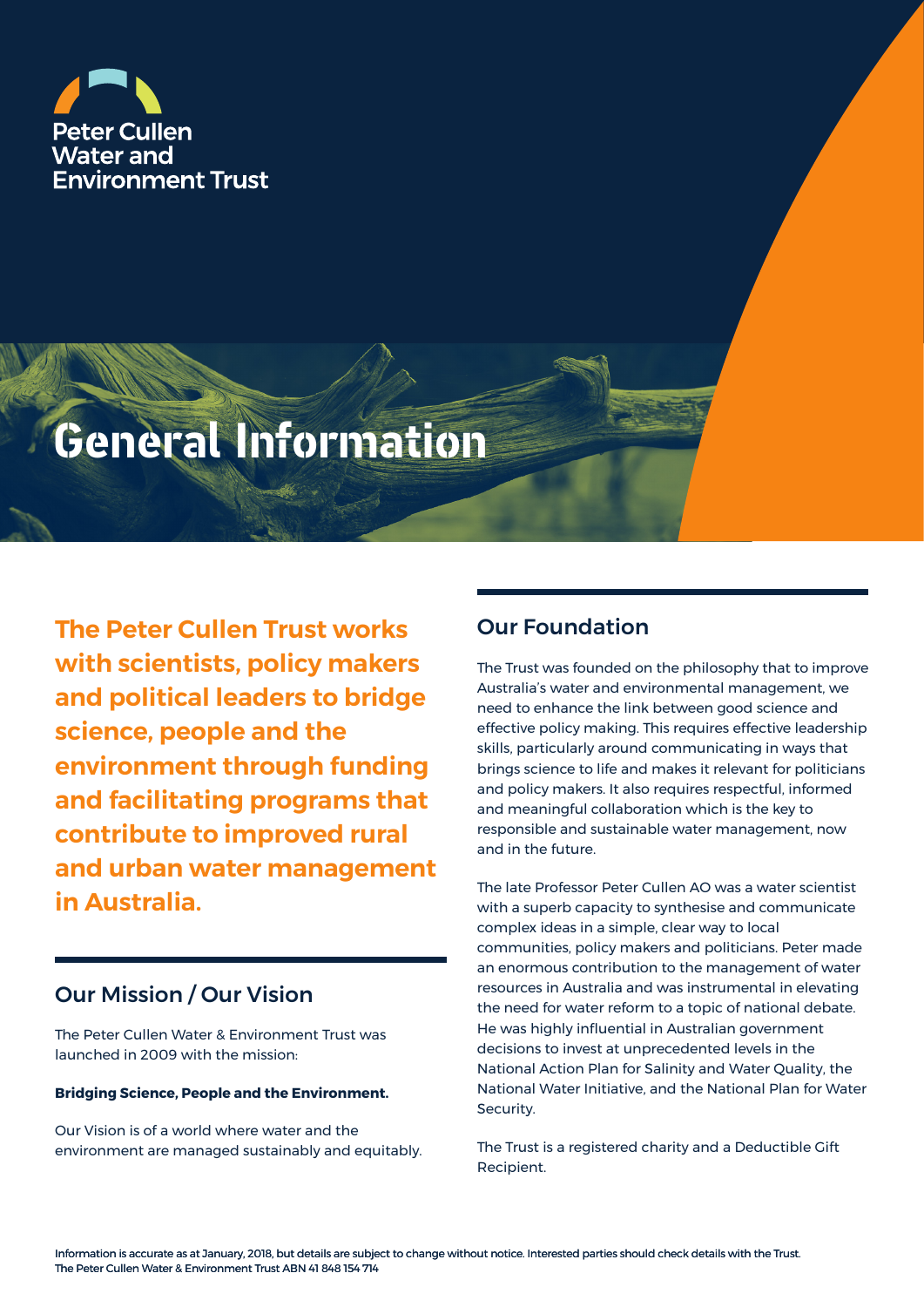

## Our Strategic Intent

The Trust aims to respect the legacy of Peter Cullen by working towards our Strategic Goals:

- 1. Strengthen the understanding between science, policy and stakeholders in management of water and environment;
- 2. Support researchers and professionals who can 'speak for the rivers' with clarity and credibility;
- 3. Promote informed exchange and debate on important water and environmental management issues;
- 4. Build capacity in science and policy for water and environmental management;
- 5.Build links between the scientific and political communities in order to promote effective management of our river systems.

#### Our Programs

The flagship initiatives of the Trust are its leadership training programs for emerging leaders in the water and environment sector in Australia. The renowned *Science to Policy Leadership Program* is a challenging and highly-regarded initiative, now well established on the national development calendar. This is complemented by the *Women in Water Leadership Program*, first offered in 2016. The Trust also designs and delivers bespoke programs across our region.

The Trust supports the delivery of the annual Peter Cullen Lecture as well as fostering respectful and constructive conversations around water issues through forums, roundtable discussions and informal lunches and gatherings with thought leaders.

Additionally, the Trust delivers a Fellows Mentoring Program and supports the Peter Cullen Trust Fellows Network. The Network in turn delivers ongoing opportunities for development, exchange and action — including through community and public policy engagement on water and environmental management issues.

The Trust operates through an inclusive structure which encourages engagement between and contributions from the Board, Trust staff, the Fellows and Friends.

#### Peter Cullen's legacy

Peter Cullen is remembered for his superb capacity to synthesise and communicate complex ideas simply and clearly to local communities, policy makers and politicians, in a way that supported them to make decisions and take action.